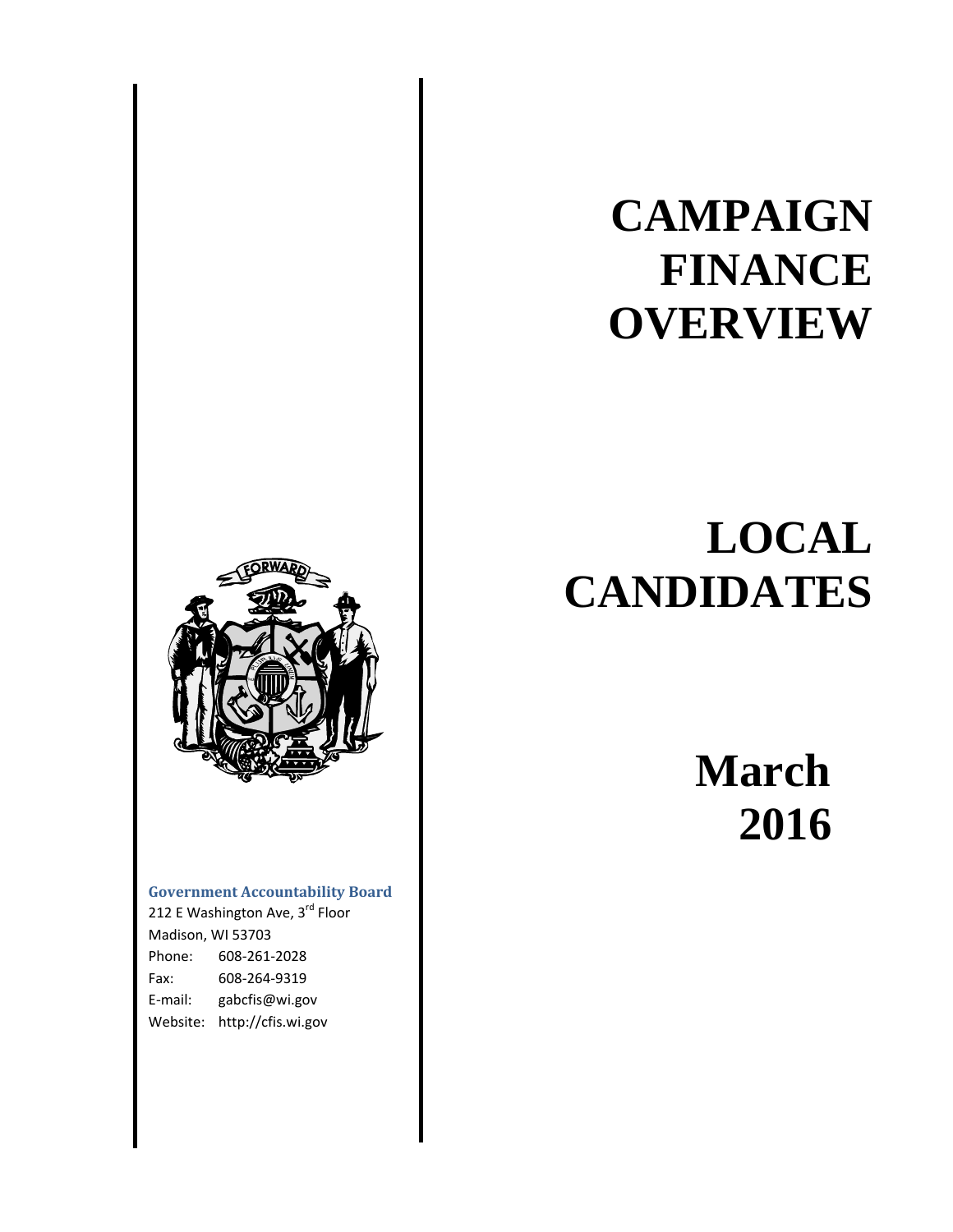### **Table of Contents**

| Attribution Statements on Political Literature (Disclaimers) 7 |  |
|----------------------------------------------------------------|--|
|                                                                |  |
|                                                                |  |
|                                                                |  |
|                                                                |  |
|                                                                |  |
|                                                                |  |
|                                                                |  |
|                                                                |  |
|                                                                |  |
|                                                                |  |
|                                                                |  |
|                                                                |  |
|                                                                |  |
| Termination of Registration and Reporting Requirements  12     |  |
|                                                                |  |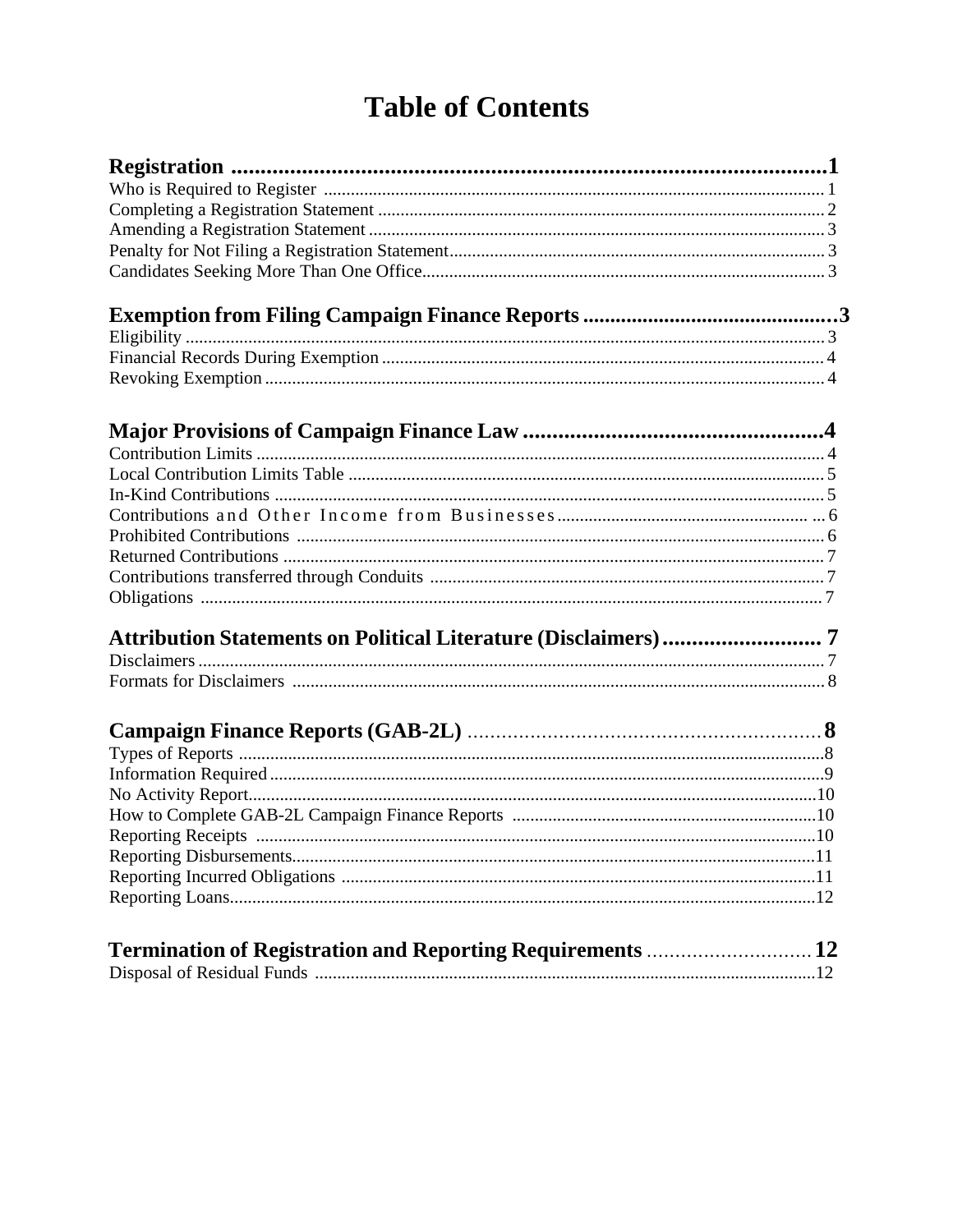#### **REGISTRATION REQUIREMENTS**

#### **Who is Required to Register**

Under Wisconsin campaign finance law, a candidate for election to public office must register with the appropriate filing officer. A candidate for local office:

County Executive County Supervisor County Clerk, County Treasurer, Clerk of Circuit Court, Coroner, Register of Deeds, Sheriff. Mayor, Alderperson, Town, Village or School District Board Member, Municipal Clerk or Municipal Treasurer [if elected], Municipal Judge;

must register with the clerk of the county, city, town, village, or school district as soon as any of the following occur:

- (a) The individual takes any of the following affirmative actions to seek nomination or election to a state or local office:
	- 1. Files nomination papers with the appropriate filing officer.
	- 2. Is nominated as a candidate for state or local office by a caucus under s. 8.05 (1) or by a political party and the nomination is certified to the appropriate filing officer.
	- 3. Receives a contribution, makes a disbursement, or gives consent for another person to receive a contribution or make a disbursement in order to bring about the individual's nomination or election to a state or local office.
- (b) The individual holds a state or local office and is the subject of a recall petition.
- (c) The individual holds a state or local office.

A candidate must file a campaign registration statement (ETHCF-1) as soon as practicable after the individual qualifies as a candidate. Registration statements can be obtained from any filing officer or from the Government Accountability Board website (http://gab.wi.gov/). A candidate who receives no contributions, makes no disbursements, and incurs no obligations need not designate a campaign depository account until the first contribution is received, disbursement is made, or obligation is incurred. The minimum amount of money needed to open an account can be deposited at a financial institution and a post office box can be rented before registration. These receipts and expenses must be reported on the first campaign finance report.

After filing the registration statement, a candidate may begin receiving and disbursing campaign funds. The campaign's financial activities must be reported to the filing officer on campaign finance reports (ETHCF-2L, 2LE, or 2a), *unless the committee has claimed an exemption from filing finance reports.* These reports will disclose information on the receipts, expenditures, incurred obligations and loans of the campaign.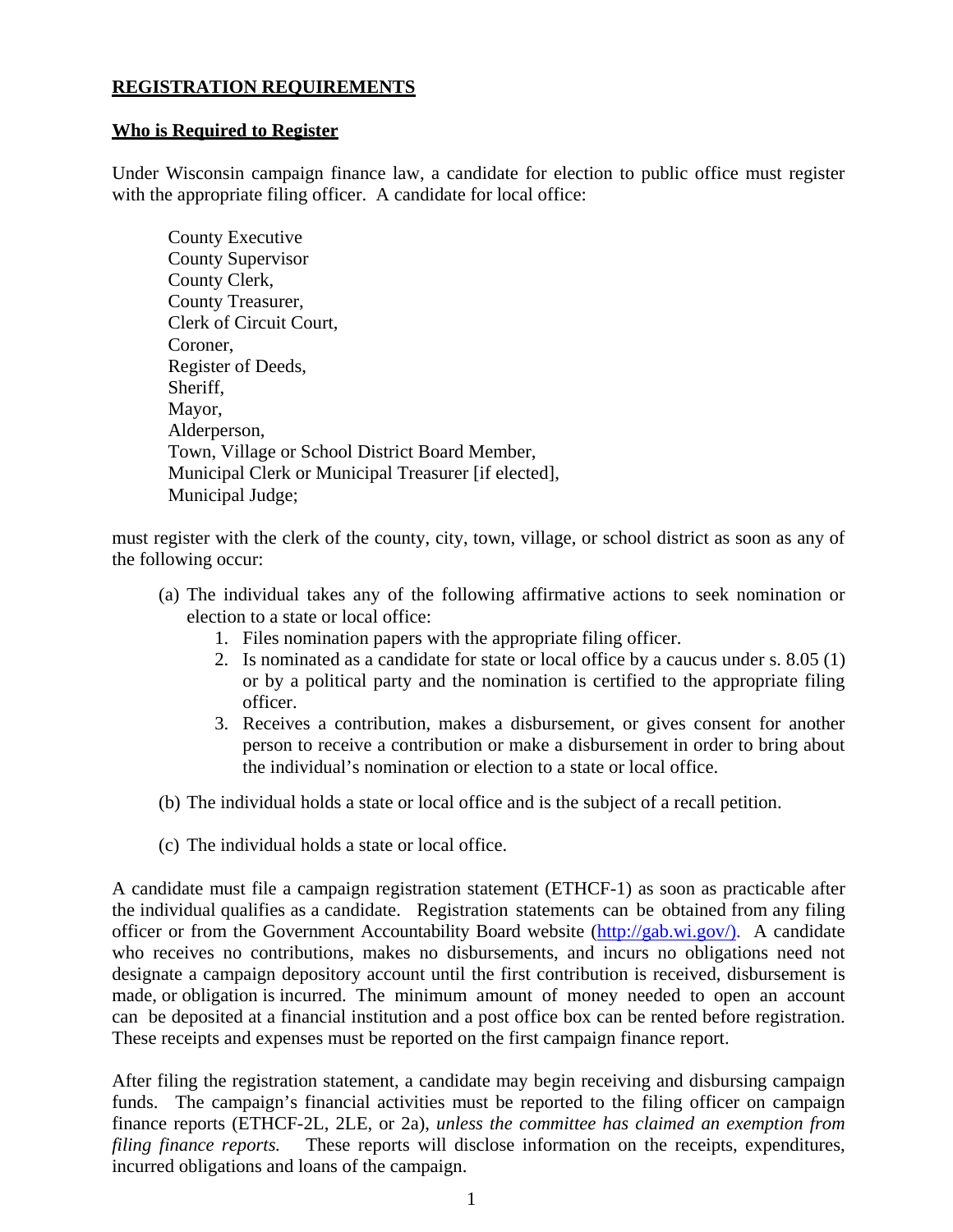#### **Completing a Registration Statement**

Registration statements are available from the local filing officer or on the Government Accountability Board website (http://gab.wi.gov). The information below is required on a campaign registration statement (ETHCF-1). When any of this information changes, an amendment to the registration statement must be filed with the appropriate filing officer in a timely manner (**within 10 days**).

#### Item 1. Candidate and Candidate Committee Information

This section must be completed by all candidates and candidate committees. It contains the information identifying the candidate and committee, party affiliation (*if any)*, office sought (including branch and district number), date of the primary and date of the election. Political action committees, political party committees, recall committees and political groups (referendum groups) skip this section and begin with Item 2.

A personal campaign committee is organized by the candidate to promote the candidate's declared candidacy for a specific office. *Note: You must register as a personal campaign committee to appear on the ballot.*

#### Item 2. Political Committee Information *(Non-Candidates Only)*

This section must be completed by political committees other than candidate committees. **Candidate committees do not fill in this section**.

#### Item 3. Campaign Treasurer

The treasurer for the candidate or political committee must be listed in Item 3. The candidate can serve as the campaign treasurer. It is important that the treasurer's name, complete address, e-mail address, and telephone number(s) be provided on the registration statement and be kept current. **The local filing officer is not required to mail paper notices concerning campaign finance reports, so please make sure your email address is up to date.** Failure to keep this information current may result in the committee being penalized for failure to file necessary reports.

#### Item 4. Principal Officers of the Committee and Other Custodians of Books and Accounts

If the committee has officers besides the treasurer, they should be listed in Item 4. A nonpartisan candidate for county or municipal office, or an independent candidate, may authorize certain committee members or officers to fill a vacancy in nomination due to the candidate's death. These individuals should be indicated in Item 4 with an asterisk (\*).

#### Item 5. Depository Information

All registrants must list the name and address of the depository institution in which all contributions are deposited and from which all disbursements are made. Candidates claiming exemption from filing finance reports may use a personal checking account, i.e., they may commingle campaign money with personal funds. A separate (non-personal) account must be opened if the candidate (committee) exceeds the exemption limits. All account information must be provided on the ETHCF-1, regardless of whether the account is a personal or separate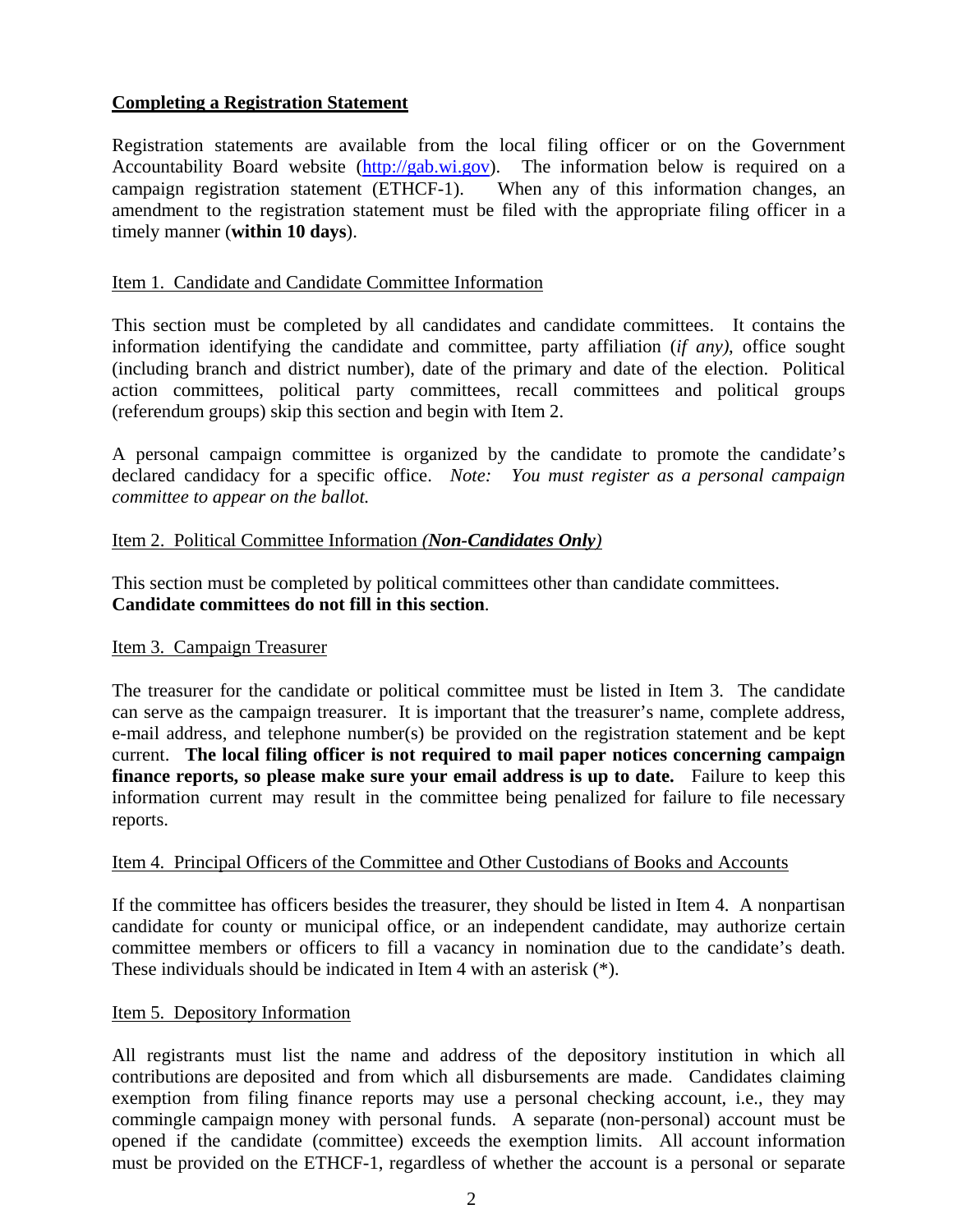campaign account. An individual who holds a state or local elective office may establish a second candidate committee under this subchapter for the purpose of pursuing a different state or local office.

To open the campaign account, it may be necessary to complete a request for Employer Identification Number (EIN) using form SS4. This form should be available from your financial institution or from an IRS office or website http://www.irs.gov/charities/political/index.html.

#### Item 6. Certification

The candidate and committee treasurer must sign the registration statement of a campaign committee certifying that the information is true, correct, and complete, and that the committee is authorized to act on the candidate's behalf.

#### Item 7. Exemption From Filing Campaign Finance Reports

Registrants who are eligible for an exemption from filing campaign finance reports should complete this section. The exemption requirements are explained below.

#### **Amending a Registration Statement**

When any of the information reported on the registration statement changes, the statement must be amended by filing a new ETHCF-1. The candidate or treasurer must file the new ETHCF-1 with the appropriate filing officer, checking the "yes" box at the top of the form to indicate that it is an amendment.

#### **Penalty For Not Filing a Registration Statement**

Failure to file the registration statement by the deadline for filing nomination papers prevents a candidate's name from appearing on the ballot. If a required statement or amendment is not filed on time, the registrant may be subject to a fine.

#### **Candidates Seeking More Than One Office**

An individual who holds a state or local elective office may establish a second candidate committee to pursue another office. If a second committee is established, that committee will register and file reports with to the appropriate filing officer.

If the candidate chooses to keep a single committee, copies of the registration and all reports should be filed with both filing officers, and each reported transaction should be labeled with the office to which it applies.

#### **EXEMPTION FROM FILING CAMPAIGN FINANCE REPORTS**

#### **Eligibility**

Committees may be eligible for an exemption from filing campaign finance reports if campaign finance activity is low enough to meet the following criteria:

The committee anticipates that it will not accept contributions, OR make disbursements, incur loans and other obligations in an aggregate amount exceeding \$2,000 in a calendar year.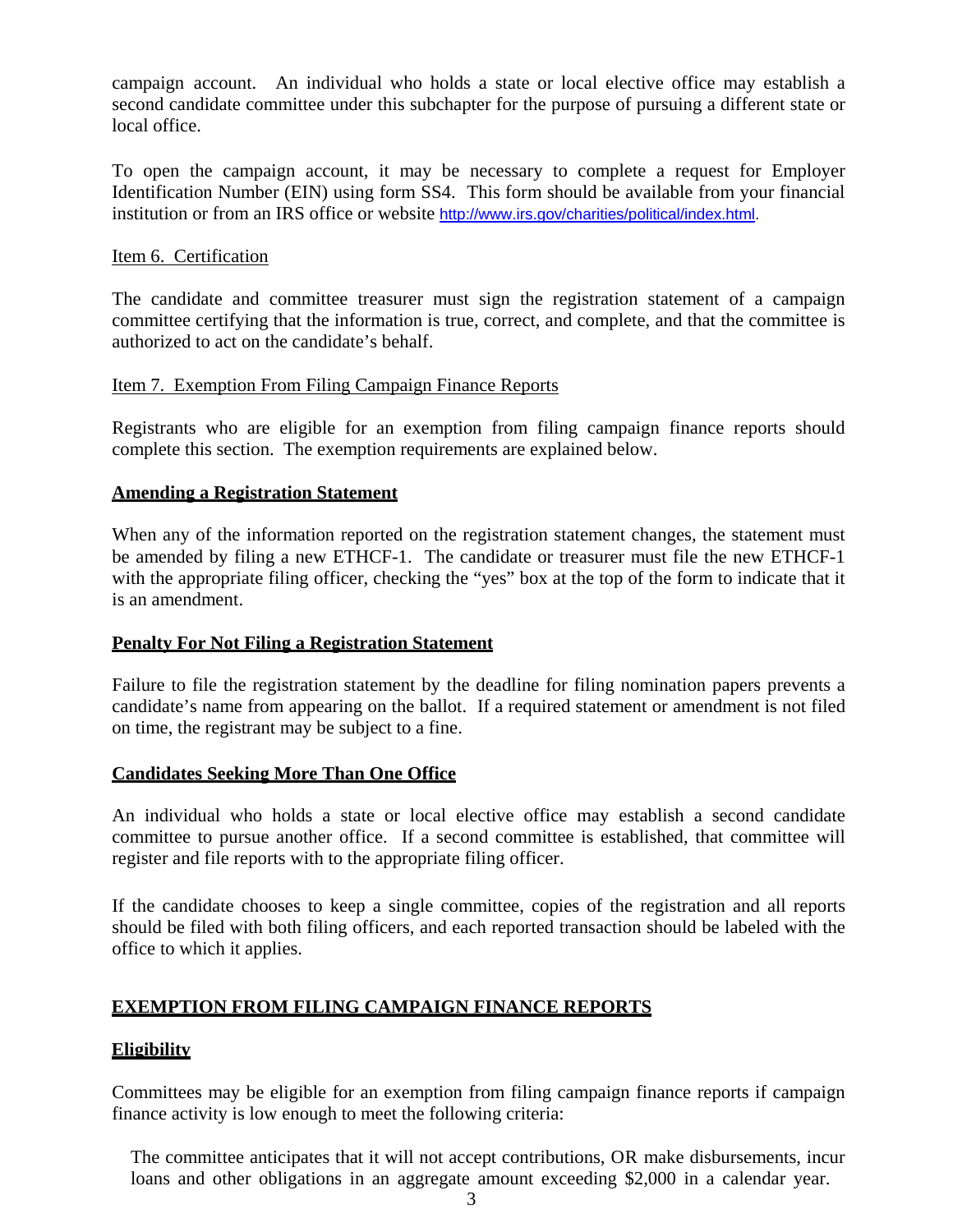The candidate or treasurer must sign and date the request for exemption on the campaign registration statement (ETHCF-1) or exemption reverification (ETHCF-14). An indication of limited activity (exemption) under this section is effective only for the calendar year in which it is granted.. The candidate's contributions do count toward the total receipts of \$2,000 or less in a calendar year.

If a candidate committee wishes to renew its exempt status, it should file the ETHCF-14 or a new ETHCF-1. Candidates on the ballot may claim an exemption when they first register, or renew their exemption from the previous calendar year. HOWEVER, a candidate on the ballot in that calendar year, who did not previously claim the exemption, may not amend her/his registration to claim the exemption before the date of her/his election.

#### **Financial Records During Exemption**

When a committee is exempt, it is not required to file any campaign finance reports (ETHCF-2L, 2LE or 2a). However, the candidate or treasurer is required to keep financial records adequate to meet the requirements of campaign finance law. Records must be kept of all contributions to the committee and of all expenditures.

A candidate who is exempt from filing campaign finance reports may use a personal account as the campaign depository. The name and address of the financial institution must be provided on the ETHCF-1.

#### **Revoking Exemption**

If a decision is made at a later date to exceed the \$2,000 limit on contributions or disbursements, the committee must amend its campaign registration statement immediately, by checking the box: *"This registrant is no longer eligible to claim exemption"* on either the ETHCF-1 or ETHCF-14.

The committee is then required to file campaign finance reports beginning with the next regular report. The first report must cover all financial activity from January 1 of the current year, through the cutoff date of the required report.

#### **MAJOR PROVISIONS OF CAMPAIGN FINANCE LAW**

#### **Contribution Limits**

All candidates running for elected office must abide by contribution limits that vary depending on the office sought and the population of the district. The only contributors not subject to limits are the candidate contributing to his or her own election, and political party committees. To determine the limits for a candidate for local office, see the guidelines below and *check with the local clerk to get the current and exact amounts.*

Contribution limitations apply cumulatively to the entire primary and election campaign in which the candidate participates, whether or not there is a contested primary election.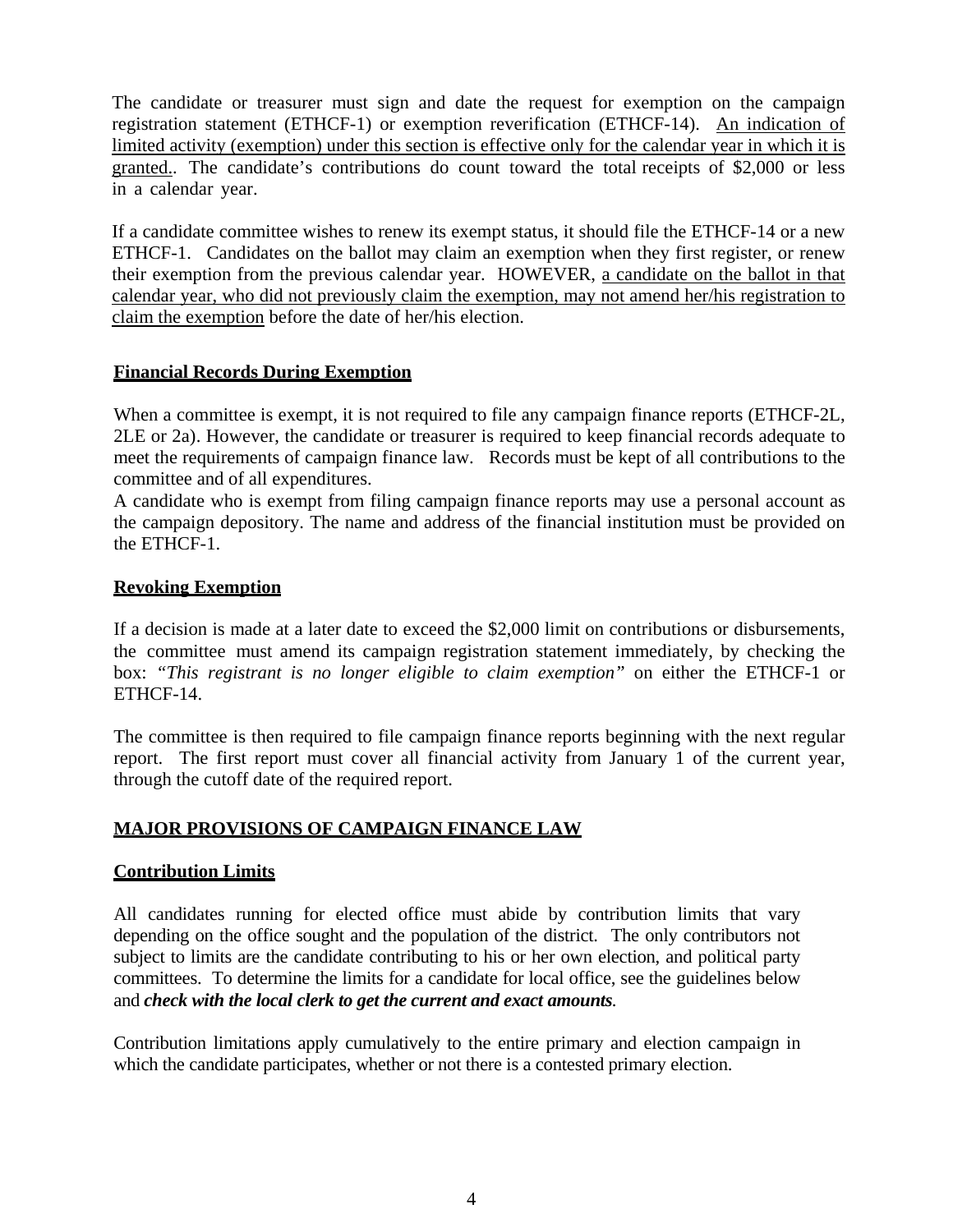| Receiving<br>Committee  | From an Individual                                                                                                    | From a Candidate<br>Committee                                                                                                         | From a PAC                                                                                                                                                 | From a<br>Corporation |
|-------------------------|-----------------------------------------------------------------------------------------------------------------------|---------------------------------------------------------------------------------------------------------------------------------------|------------------------------------------------------------------------------------------------------------------------------------------------------------|-----------------------|
| Referendum              | No limits                                                                                                             | No limits                                                                                                                             | No limits                                                                                                                                                  | No limits             |
| <b>Recall Committee</b> | No limits                                                                                                             | No limits                                                                                                                             | No limits                                                                                                                                                  | \$0; Illegal          |
| Local Candidate         | Greater of<br>$\bullet$<br>\$500 or $2\phi$<br>times the<br>population in<br>the district<br>Not to exceed<br>\$6,000 | Greater of<br>\$500 or $2\phi$<br>times the<br>population in<br>the district<br>• Not to exceed<br>\$6,000<br>• No aggregate<br>limit | Greater of \$400<br>$\bullet$<br>or $2¢$ times the<br>population in<br>the district<br>Not to exceed<br>$\bullet$<br>\$5,000<br>No aggregate<br>٠<br>limit | \$0; Illegal          |

#### **Contribution Limits – Local Office** [§11.1101.Wis. stats.]: (per campaign – 2 to 4 years depending on office)

#### **In-Kind Contributions**

An in-kind contribution is any good, service or property offered to the candidate's campaign free of charge or at less than the usual cost for such goods, services or property. For example, if a campaign worker purchases stamps that are used for a mailing and is not reimbursed for the cost of the stamps, the value of the stamps is an in-kind contribution to the candidate's campaign from that campaign worker. When an individual is paid to work on behalf of a candidate by a political committee or some other person, the payment for those services is an inkind contribution to the candidate's campaign. If a political committee or individual offers to provide food and beverages for a fundraiser at less than the ordinary market price, the difference between the ordinary market price and the cost to the campaign is an in-kind contribution from the political committee or individual.

The candidate or campaign treasurer must agree to accept an in-kind contribution before it is given. Before making an in-kind contribution to a candidate, the contributor is required to notify an authorized person from the candidate's campaign and obtain either oral or written consent to the contribution. If the contributor does not know the actual value of the contribution, a good faith and reasonable estimate of the fair market value should be provided.

An in-kind contribution received by the campaign committee is reported by the committee as both a receipt and expenditure. This procedure allows the campaign to disclose the receipt of the contribution on its campaign finance report along with cash contributions received and track year to date and campaign period totals. Then, in order to keep the committee's cash balance accurate, the amount of the in-kind is reported as an expenditure. The two entries offset each other and do not affect the cash balance.

If an estimate of the value of an in-kind contribution is the only value available at the time the candidate is required to file a report, the committee must report the estimated value of the contribution. When the actual value of the estimated in-kind contribution is known, the actual amount is reported as a contribution and an expenditure on the campaign finance report.

In-kind contributions are subject to the same itemization thresholds and the same contribution limits as cash contributions. Cash contributions and in-kind contributions from a single contributor are added together for the purposes of determining compliance with contribution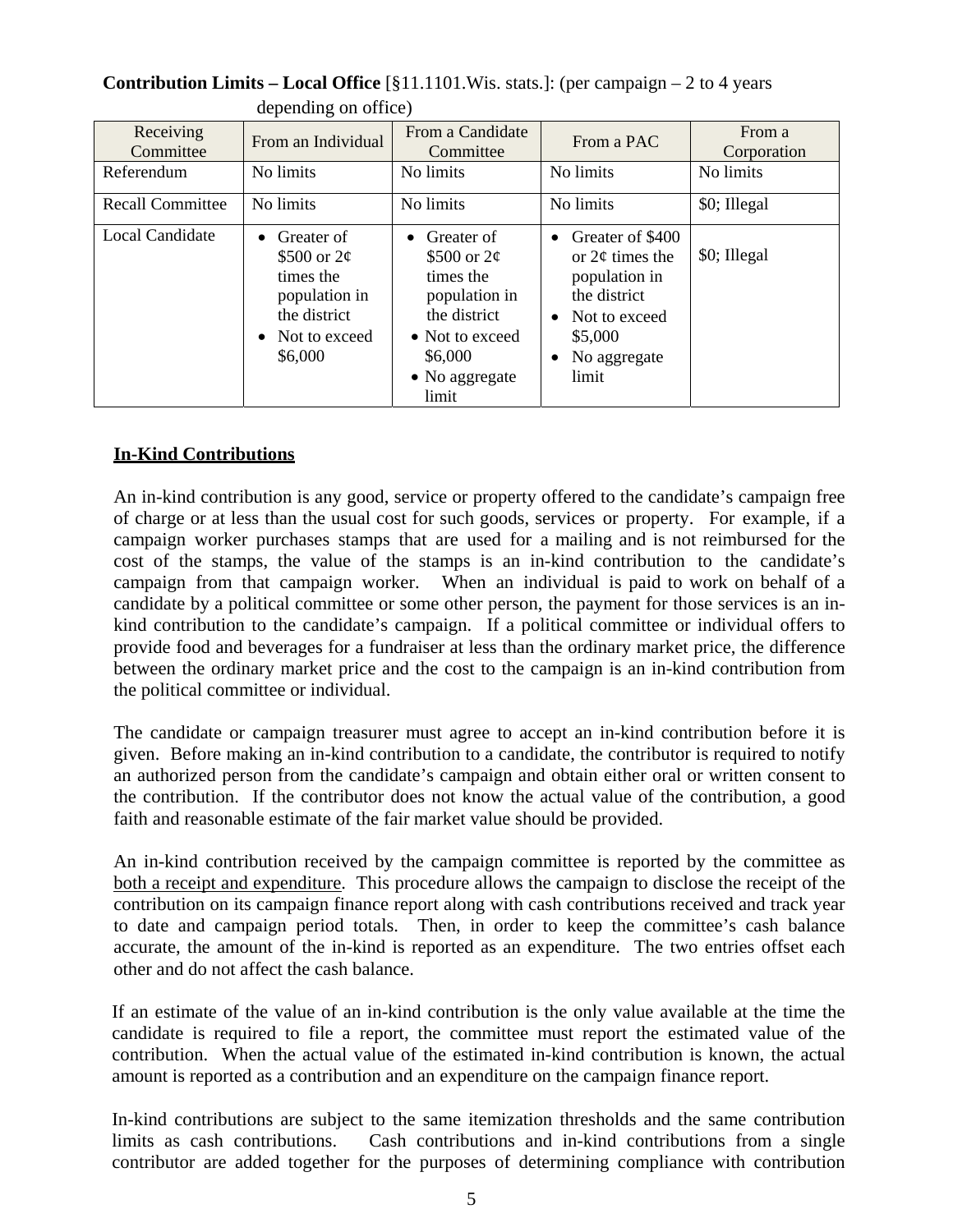limits and the year-to-date amount for a specific contributor. When a political communication is provided as an in-kind contribution, the disclaimer must identify the committee receiving the contribution.

#### **Contributions and Other Income from Businesses**

Businesses may make contributions under some circumstances, but the rules vary by the type of business.

- 1. Corporations **may not contribute** to local or state candidates in the State of Wisconsin.
- 2. Sole-proprietorships may contribute. The contribution must be reported under the name of the individual owner. This contribution counts toward the contribution limits from that individual to the candidate.
- 3. Partnerships may contribute. The contribution must be reported under the names of the individual partners. The partnership may agree beforehand on how to allocate a portion of the contribution to each partner. If the partnership does not inform the candidate how the contribution should be allocated between the partners, then the contribution should be divided up according to each partner's share of the partnership's profits.
- 4. LLCs that are taxed as corporations **may not contribute** to local or state candidates in the State of Wisconsin.
- 5. LLCs taxed as a sole-proprietorship or partnership may contribute. The contribution must be reported under the name(s) of the individual owner(s). If there is more than one owner, contributions should be allocated as described in the partnership section above.

Occasionally, a candidate committee may receive other income, like interest on a savings or checking account, or a refund of a security deposit, from a business. This other income is not a contribution, and may be accepted from any type of business. The income should be reported on Schedule 1-C (Other Income), rather than Schedule 1-A, where contributions are reported.

#### **Prohibited Contributions**

Certain contributions are prohibited by Wisconsin law. A candidate's campaign may not accept the following types of contributions:

- 1. Anonymous contributions of more than \$10;
- 2. Contributions in cash of more than \$100;
- 3. Contributions given in the name of someone other than the contributor (these are laundered contributions);
- 4. Contributions from corporations, labor organizations or federally recognized American Indian Tribes;
- 5. Contributions in excess of the limits set by law.

A candidate should monitor contributions from organizations that have not registered. If the candidate's campaign is notified that a contribution was received from an unregistered organization, the candidate should ensure that the contribution is lawful, and not accept any additional contributions from that organization if the committee cannot determine whether the contribution is lawful.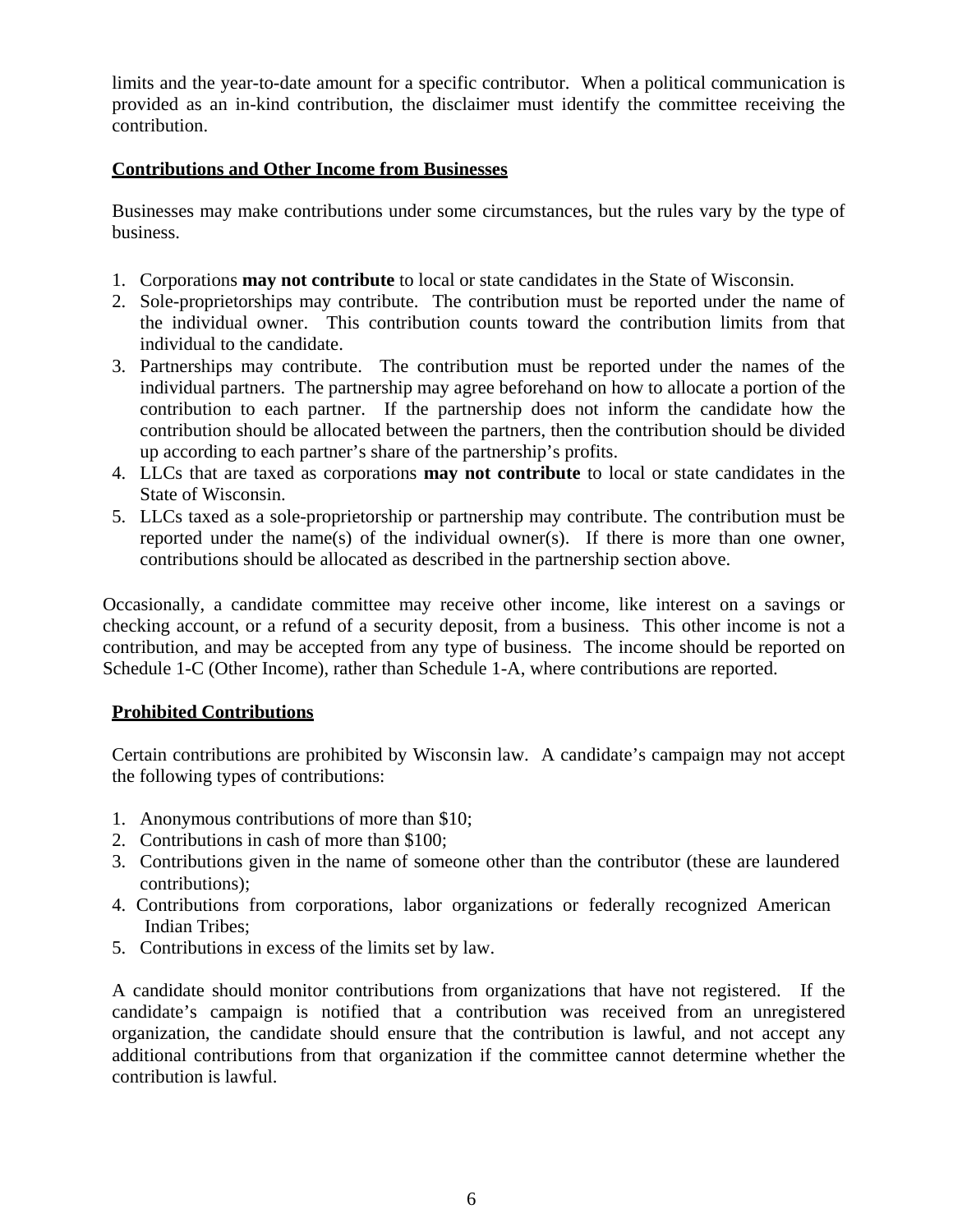#### **Returned Contributions**

Any contribution you return to the donor after depositing it in the campaign account must be reported as a returned contribution to the contributor. Any contribution returned to the donor uncashed within 15 days of receipt has not been accepted and does not get reported.

#### **Contributions Transferred through Conduits**

A conduit is any individual, committee or group that receives contributions from individuals, deposits those contributions in a financial institution, and then transfers the contributions to a committee selected by the original contributor. The conduit may not exercise any discretion over the amount or ultimate recipient of the contributions. A conduit is required to register with the Government Accountability Board.

When a conduit transfers contributions, it writes a single check for the total amount of all individual contributions designated for that committee. It is required to provide a transmittal letter with the check. This letter must identify the organization as a conduit, and list the individual contributors, the amount of each individual's contribution, and the date the individual authorized their contribution (see Wis. Admin. Code GAB § 1.855).

Contributions transferred through conduits are reported as contributions received from the individuals listed in the transmittal letter. These contributions are reported under the individual's name. They are subject to itemization on the same basis as other individual contributions.

#### **Obligations**

"Obligation" means any express agreement to make a disbursement, including all of the following:

- (a) A loan or loan guarantee.
- (b) A promise or a payment to purchase, rent, or lease tangible personal property.
- (c) A promise or a payment for a service that has been or will be performed.

#### **ATTRIBUTION STATEMENTS ON POLITICAL LITERATURE (DISCLAIMERS)**

#### **Disclaimers**

No disbursement by candidate committees may be made anonymously, and no contribution or disbursement may be made in a fictitious name or by one person or organization in the name of another.

- (a) Every printed advertisement, billboard, handbill, sample ballot, television or radio advertisement, or other communication containing express advocacy which is paid for by any contribution or disbursement shall clearly identify its source.
- (b) Every communication described under par. (a) the cost of which is paid for or reimbursed by a committee, or for which a committee assumes responsibility, whether by accepting a contribution or making a disbursement, shall identify its source by the words "Paid for by" followed by the name of the committee making the payment or reimbursement or assuming responsibility for the communication and may include the name of the treasurer or other authorized agent of the committee.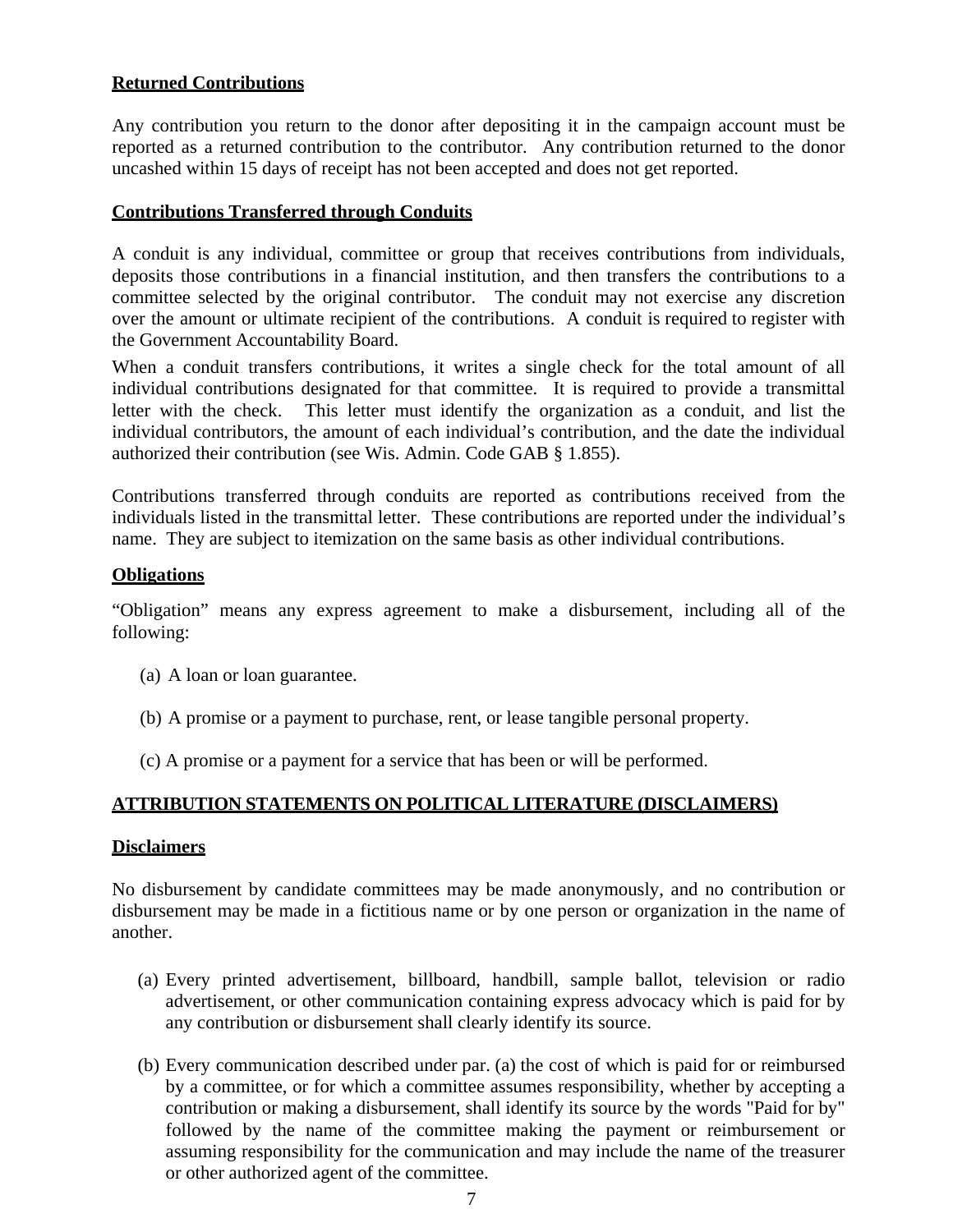Attribution statements do not apply to communications containing express advocacy printed on small items, which would normally require a disclaimer, but cannot be conveniently printed, including text messages, social media communications, and certain small advertisements on mobile phones.

#### **Formats for Disclaimers**

When a communication is paid for by a candidate committee, the disclaimer must include the words "Paid for by", followed by the name of the committee:

"Paid for by Friends of Mary Smith."

The disclaimer may also include the name of the treasurer or other authorized agent:

"Paid for by Friends of Mary Smith, James Jones, Treasurer."

#### **CAMPAIGN FINANCE REPORTS (GAB-2L, 2LE, or 2a)**

All registrants that are not exempt from filing must file campaign finance reports. Committees must continue to file periodic reports until termination of their registration. These reports must be filed with the appropriate local filing officer when due. The reports may be submitted electronically via email, fax, mail or other authorized format. The reports must be received by the filing officer by the day the report is due.

#### **Types of Reports**

Candidates on the ballot must file a pre-primary and a pre-election report due 8 days before the primary or general election. *Candidates for local office whose names do not appear on the primary ballot are not required to file a pre-primary report*. Candidates who lose in the primary or general election must continue to file reports until they are eligible for, and request, termination of their committee. Candidates must also file continuing reports in January and July of each year until they terminate their registration, whether or not they are on the ballot.

#### • Itemization of Reporting Periods and Elections:

Spring Primary: A committee that engages in activity concerning a spring primary must file: (1) a preprimary report; (2) a pre-election report; and (3) annually in each year of an election cycle, a report on January 15 and July 15.

Spring Election: A committee that engages in activity concerning a spring election must file: (1) a preelection report; and (2) annually in each year of an election cycle, a report on January 15 and July 15.

Partisan Primary: A committee that engages in activity concerning a partisan primary must file: (1) a preprimary report; (2) a pre-election report; (3) in an odd-numbered year, a report on January 15 and July 15; and (4) in an even-numbered year, a report on January 15 and July 15 and on the 4th Tuesday in September.

General Election: A committee that engages in activity concerning a general election must file: (1) a pre-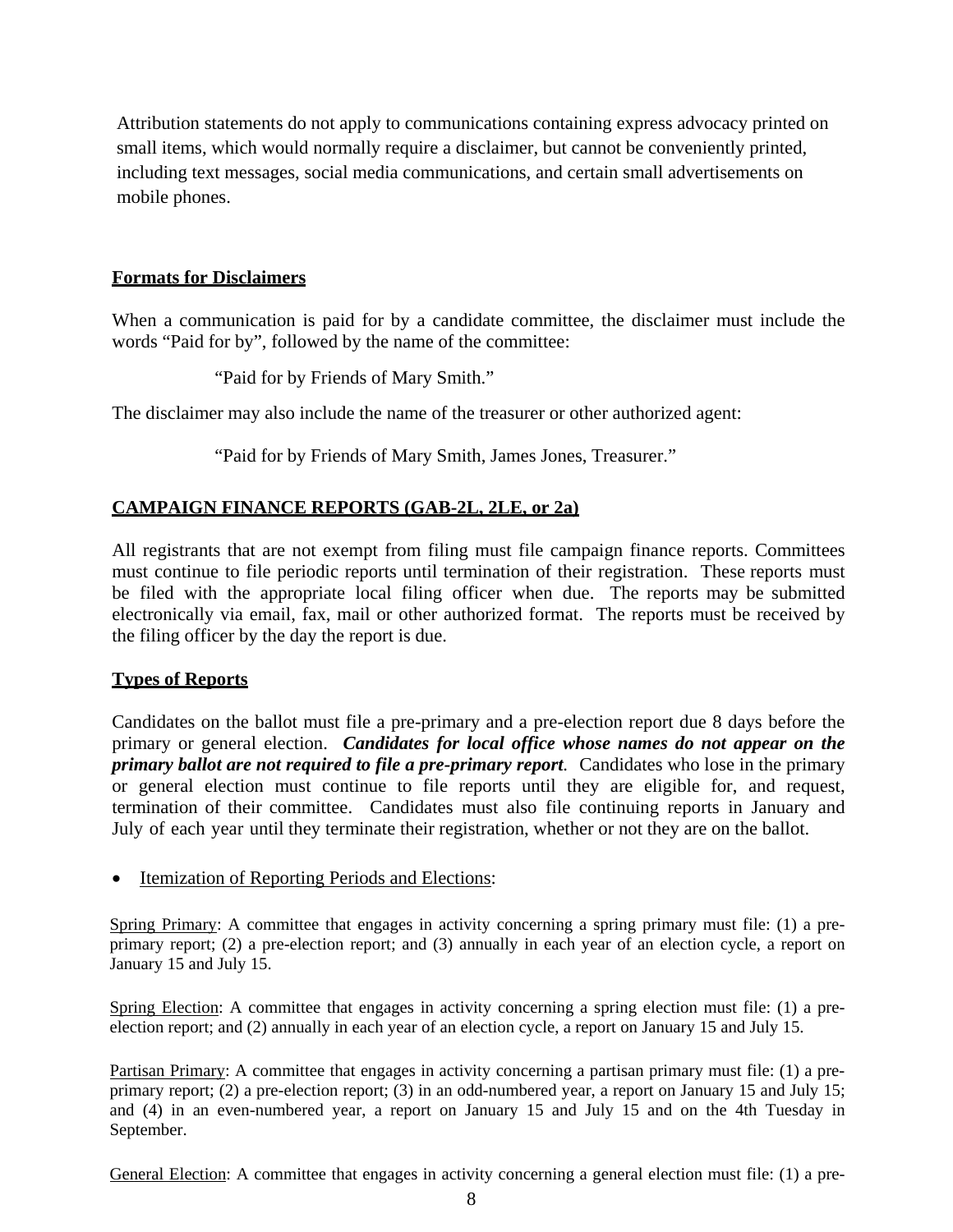election report; (2) in an odd-numbered year, a report on January 15 and July 15; and (3) in an evennumbered year, a report on January 15 and July 15 and on the 4th Tuesday in September.

Reporting deadlines can be found at**:** (http://www.gab.wi.gov/campaign-finance/limits-deadlines)

#### **Information Required**

The information listed on the campaign finance report discloses the financial activity of the candidate's campaign. The law requires disclosure of income, disbursements, and incurred obligations. In addition, disclosure is required for obligations, including loan guarantees, and for estimated in-kind contributions. Committee treasurers must exercise diligence in acquiring and furnishing the contributor information required on the receipts schedules. Under current state law, treasurers and candidates are required to make a "good faith effort" to obtain all information required on the reports. For all contributors, you must disclose the individual's name and address. If the individual's year-to-date total exceeds \$200, you must also provide the individual's occupation.

Each of the report schedules has detailed instructions for completing it on the back. These instructions should be reviewed each time a campaign finance report is prepared. A candidate is only required to file schedules that show activity. **You do not need to include blank schedules when filing reports.**

All contributions received by the committee must be reported in Schedule 1 (Receipts) of the campaign finance report. Contributions and loans from individuals are listed in Schedule 1A (Contributions Including Loans From Individuals). Contributions from other committees, such as political action committees, political party committees, and other candidate committees, are reported in Schedule 1B (Contributions from Committees). All other income such as loans from financial institutions, contributions returned from other registrants, refunds, returns of deposits or interest on investments are reported in Schedule 1C (Other Income and Commercial Loans).The date which must be provided for all contributions is the date the committee **received** the contribution, that is, the date it acquired possession and control of the contribution, **not** the date of deposit or date on the check (unless all dates are the same).

All money spent by the committee is reported in Schedule 2 (Disbursements) of the campaign finance report. General operating expenditures are listed in Schedule 2A (Gross Expenditures). Contributions to other political committees are listed in Schedule 2B (Contributions to Committees).

Additional information required to be disclosed is reported in Schedule 3 (Additional Disclosure) of the campaign finance report. All obligations of the committee such as unpaid bills are listed in Schedule 3A (Incurred Obligations Excluding Loans). Loans and the individuals who guarantee loans for the committee are listed in Schedule 3B (Loans).

Schedule 4 (Termination Request) of the campaign finance report or the ETHCF-13 form (termination request) is used for requests to terminate a committee.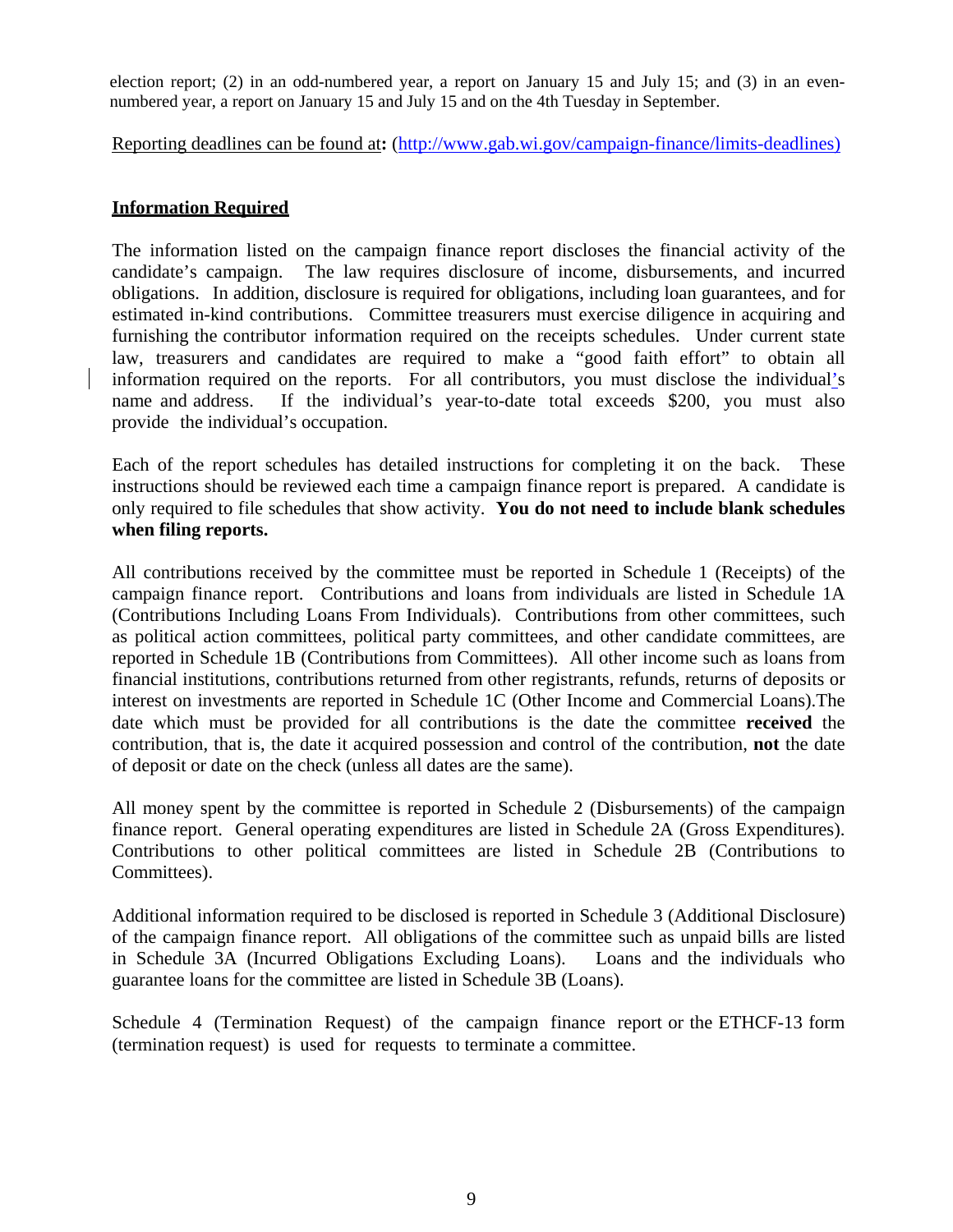#### **No-Activity Report (Postcard Report)**

If a candidate receives no contributions, makes no disbursements and incurs no obligations during a reporting period, the registrant may file a postcard report form, ETHCF-2a. This postcard form should be used **only** when there has been no financial activity and the cash balance remains unchanged during the reporting period. If there is any financial activity, a registrant is required to use the regular campaign finance report form, ETHCF-2L or 2LE.

#### **How to Complete Campaign Finance Reports**

#### **Reporting Receipts**

In preparing to report receipts on a campaign finance report, please remember the following:

- 1. Anonymous contributions of \$10 or less can be accepted from individuals only. Under this threshold, the individual donor's name and address do not have to be tracked. If any anonymous receipts of more than \$10 are received, the excess donations must be donated to the common school fund or to charity.
- 2. Any non-anonymous contribution must be itemized, and include the person's name and address.
- 3. Contributions of \$100 or less may be accepted in cash. Contributions over \$100 must be made by check, or by other negotiable instrument.
- 4. If a single contribution is over \$200 (or if one person's total contributions for the calendar year go over \$200) the committee must report not only the contributor's name and address, but also the contributor's occupation.
- 5. Contributions from individuals received through a conduit are reported as receipts. They are treated in the same manner as other individual contributions.
- 6. A contribution given from a joint checking account should be reported as a contribution from the individual that signed the check. If any part of the amount on the check is intended to be contributed by the other owner of the account, that amount should be clearly indicated on the check or in some other writing which accompanies the check.
- 7. Receipts from raffles, auctions, garage sale, and other similar fundraising events are individual contributions (unless anonymous under \$10) and must be entered as a receipt.
- 8. All contributions from political committees, regardless of the amount, must be itemized and entered as a receipt from the contributing committee. The full name and address of the registrant, the date and the amount of the contribution are required.
- 9. In-kind contributions such as political posters, lawn signs, and other items are reported at their fair market value at the time of contribution. These contributions are reported as both a receipt and an expenditure. As a receipt, they are entered as a contribution type of "in-kind", with the appropriate information about the contributor. An offsetting expenditure entry is necessary because an in-kind contribution is treated as if cash was given, and then used to buy the item contributed.
- 10. A loan from an individual is considered a contribution. It must be reported as a contribution and as a loan. Payments on the loan should be reported as expenditures and the cumulative amount paid in a reporting period is also reported. **THE LOAN ADDED TO OTHER CONTRIBUTIONS FROM THE SAME INDIVIDUAL CANNOT EXCEED THE APPLICABLE INDIVIDUAL CONTRIBUTION LIMIT.** Loans from political committees are considered contributions and are reported.
- 11. Returned contributions received from other registrants, refunds, interest income and loans from commercial lenders are also reported as money received by the campaign. They are listed as "other income" rather than contributions.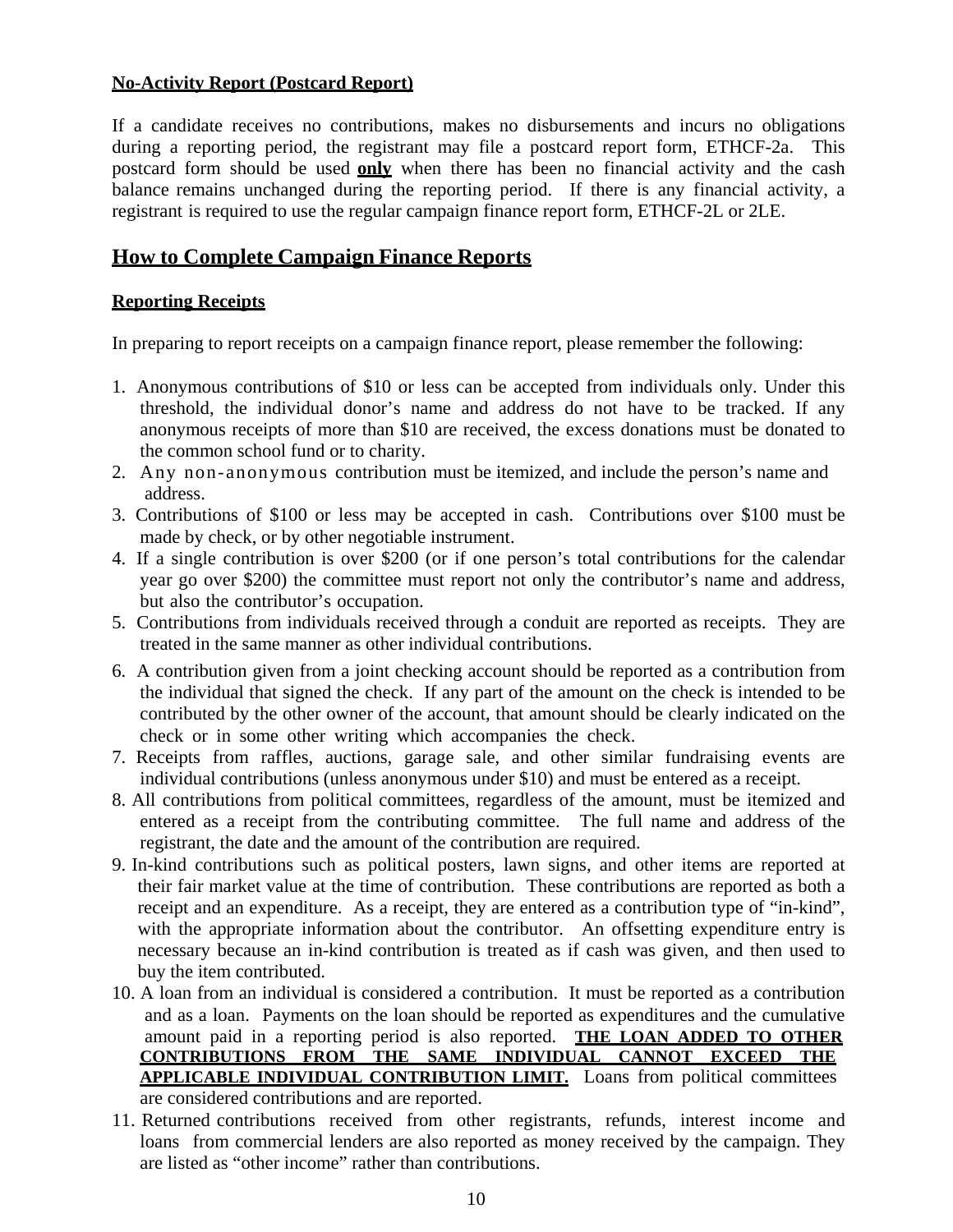#### **Reporting Disbursements - Gross Expenditures**

In preparing Schedule 2 of the campaign finance report, the treasurer should remember the following:

- 1. An expenditure that exceeds \$20 in amount or value is an itemized expenditure requiring the name and address of the person or business to whom it was made and the date and amount of the payment.
- 2. The specific spending purpose of an expenditure must be reported. Please remember that the purpose of campaign finance reports is to inform the public. The descriptions should provide a person, perhaps unfamiliar with the intricacies of campaigning, with information on the nature of the expenditure and how it relates to the political process. For example, if food has been purchased for a fundraiser or for a party for workers, give the purpose as "food for fundraiser" or "food for party for campaign workers." Do not write "food" only. If T-shirts are purchased for resale by the committee, give the purpose as "campaign T-shirts for resale," not "T-shirts" only.
- 3. An in-kind contribution of goods or services to another committee must be itemized, regardless of the amount. The itemization must include the name and address of the registrant on whose behalf the disbursement (in-kind contribution) is made, the name and address of the original vendor of the goods or services, and the date and amount of the disbursement.
- 4. The receipt of an in-kind contribution is also reported as an in-kind expenditure. If the candidate or other person makes an in-kind contribution to the committee, the in-kind expenditure must include the name of the original vendor of the goods or services, and the political purpose of the expenditure.
- 5. Payments made on loans and incurred obligations are reported as expenditures. The cumulative amount paid to each creditor is reported.
- 6. All financial institution service charges should be listed as itemized expenditures depending on the amount.
- 7. Contributions to other political registrants should be reported and must be itemized regardless of the amount transferred. The itemization must list the name and address of the registrant receiving the contribution, the date and amount of the contribution.
- 8. A letter should be sent to the filing officer within 5 days of donating money to a charitable organization, the Common School Fund, or any government entity. The letter should include the date of the donation, the name of the organization, and shall provide an explanation to the filing officer of why the funds were not retained by the committee. See 11.1302 *Wis. Stats.*

#### **Reporting Incurred Obligations**

- 1. Incurred obligations are to be reported when an enforceable agreement has been reached. If the exact amount of the obligation has not yet been defined, the amount of the obligation must be estimated. Although the committee may not have received a bill, the amount recorded should be a good faith estimate of the amount owed.
- 2. Each obligation must be carried forward on subsequent reports until the obligation has been reduced to zero.